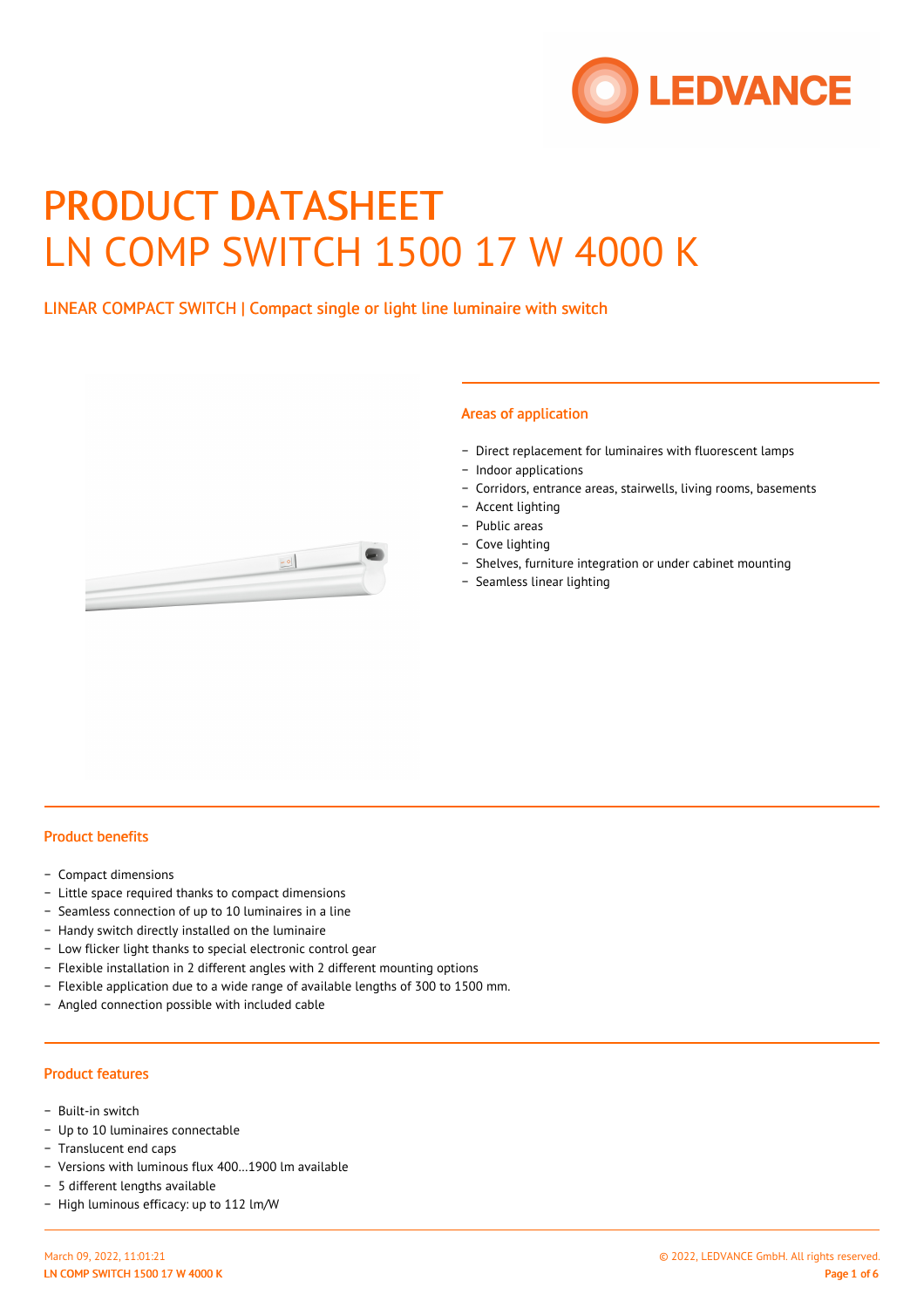− Glow Wire Test according to IEC 60695-2-12: 850 °C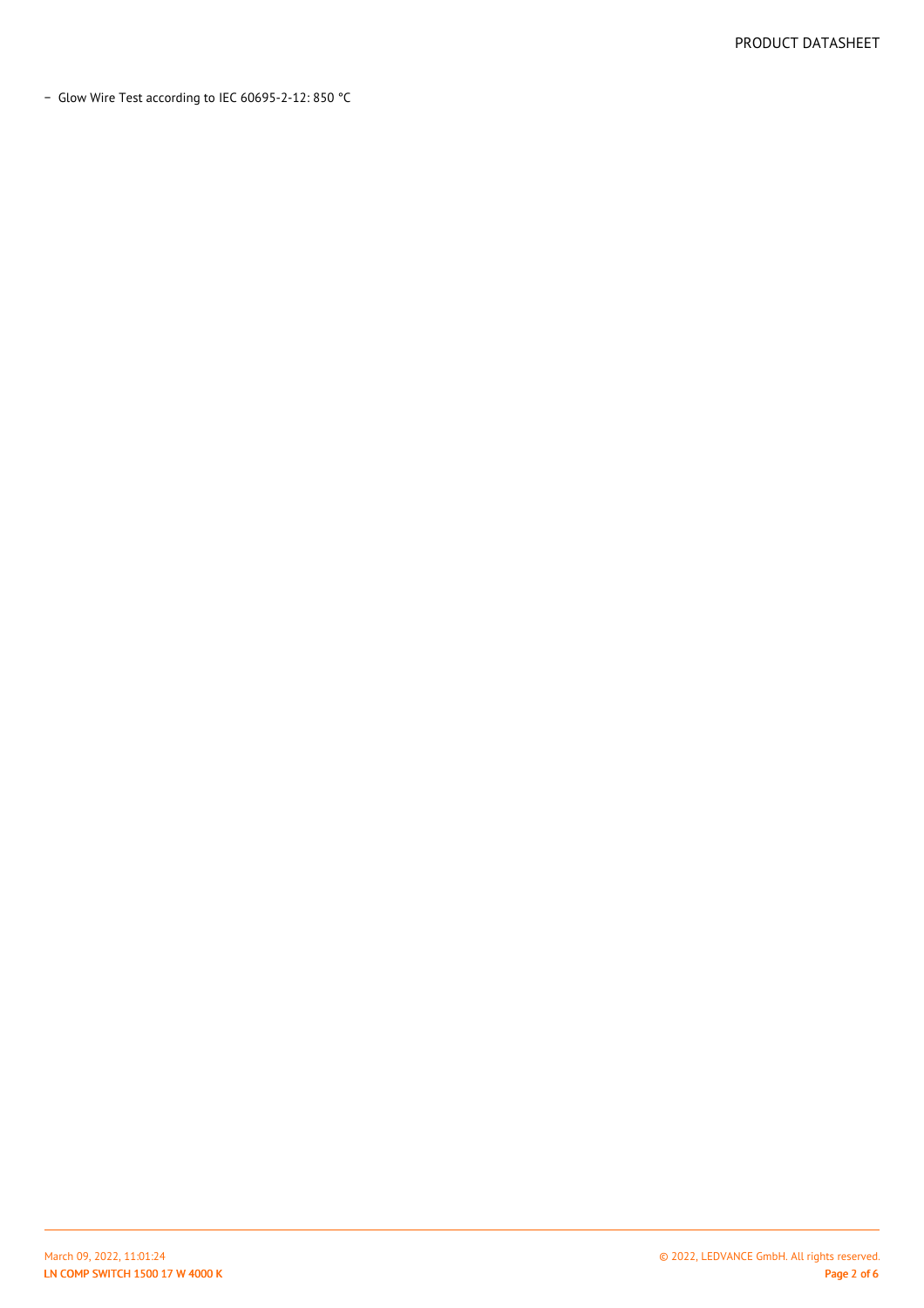## TECHNICAL DATA

## Electrical data

| Nominal wattage                          | 17.00 W       |
|------------------------------------------|---------------|
| Nominal voltage                          | 220240 V      |
| Mains frequency                          | 5060 Hz       |
| Nominal current                          | 0.1A          |
| Inrush current                           | 10 A          |
| Inrush current time $Th50$               | $300 \mu s$   |
| Max. no. of lum. on circuit break. B16 A | 19            |
| Max. no. of lum. on circuit break. C10 A | 23            |
| Max. no. of lum. on circuit break. C16 A | 30            |
| Power factor $\lambda$                   | > 0.5         |
| Total harmonic distortion                | 110 %         |
| Protection class                         | $\mathbf{  }$ |

## Photometrical data

| Luminous flux                                | 1900 lm         |
|----------------------------------------------|-----------------|
| Luminous efficacy                            | 112 lm/W        |
| Color temperature                            | 4000 K          |
| Light color (designation)                    | Cool White      |
| Color rendering index Ra                     | > 80            |
| Standard deviation of color matching         | $< 5$ sdcm      |
| Low flicker                                  | Yes             |
| Photobiological safety group acc. to EN62778 | RG <sub>0</sub> |
| Beam angle                                   | 140°            |



# Dimensions & Weight

Length 1473.00 mm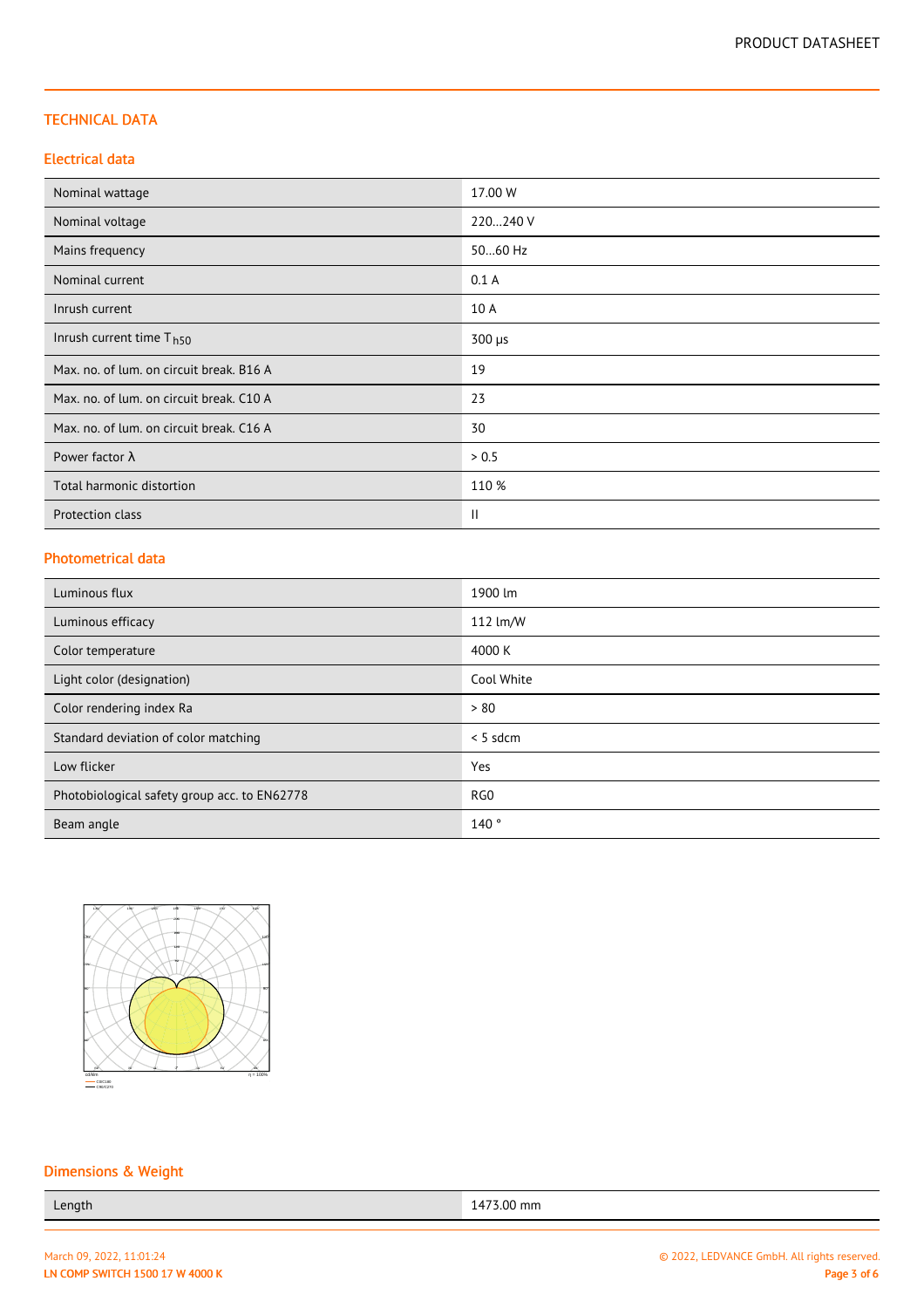# PRODUCT DATASHEET

| Width          | 28.00 mm |
|----------------|----------|
| Height         | 36.00 mm |
| Product weight | 520.00 g |



# Materials & Colors

| Product color                              | White              |
|--------------------------------------------|--------------------|
| Housing color                              | White              |
| Body material                              | Polycarbonate (PC) |
| Cover material                             | Polycarbonate (PC) |
| Glow Wire Test according to IEC 60695-2-12 | 850 °C             |
| Mercury content                            | 0.0 <sub>mg</sub>  |

# Application & Mounting

| Ambient temperature range              | $-20+40$ °C                  |
|----------------------------------------|------------------------------|
| Type of connection                     | Screw terminal, 2-Pole (L,N) |
| Type of protection                     | <b>IP20</b>                  |
| Protection class IK (shock resistance) | IK <sub>03</sub>             |
| Dimmable                               | No                           |
| Mounting type                          | Surface                      |
| Mounting location                      | Ceiling / Wall               |
| Application environment                | Indoor                       |
| LED module replaceable                 | Not replaceable              |
| With light source                      | Yes                          |

# Lifespan

| Lifespan L70/B50 at 25 $^{\circ}$ C | 50000 h |
|-------------------------------------|---------|
| Lifespan L80/B10 at 25 $^{\circ}$ C | 40000 h |
| Lifespan L90/B10 at 25 $^{\circ}$ C | 30000 h |
| Number of switching cycles          | 100000  |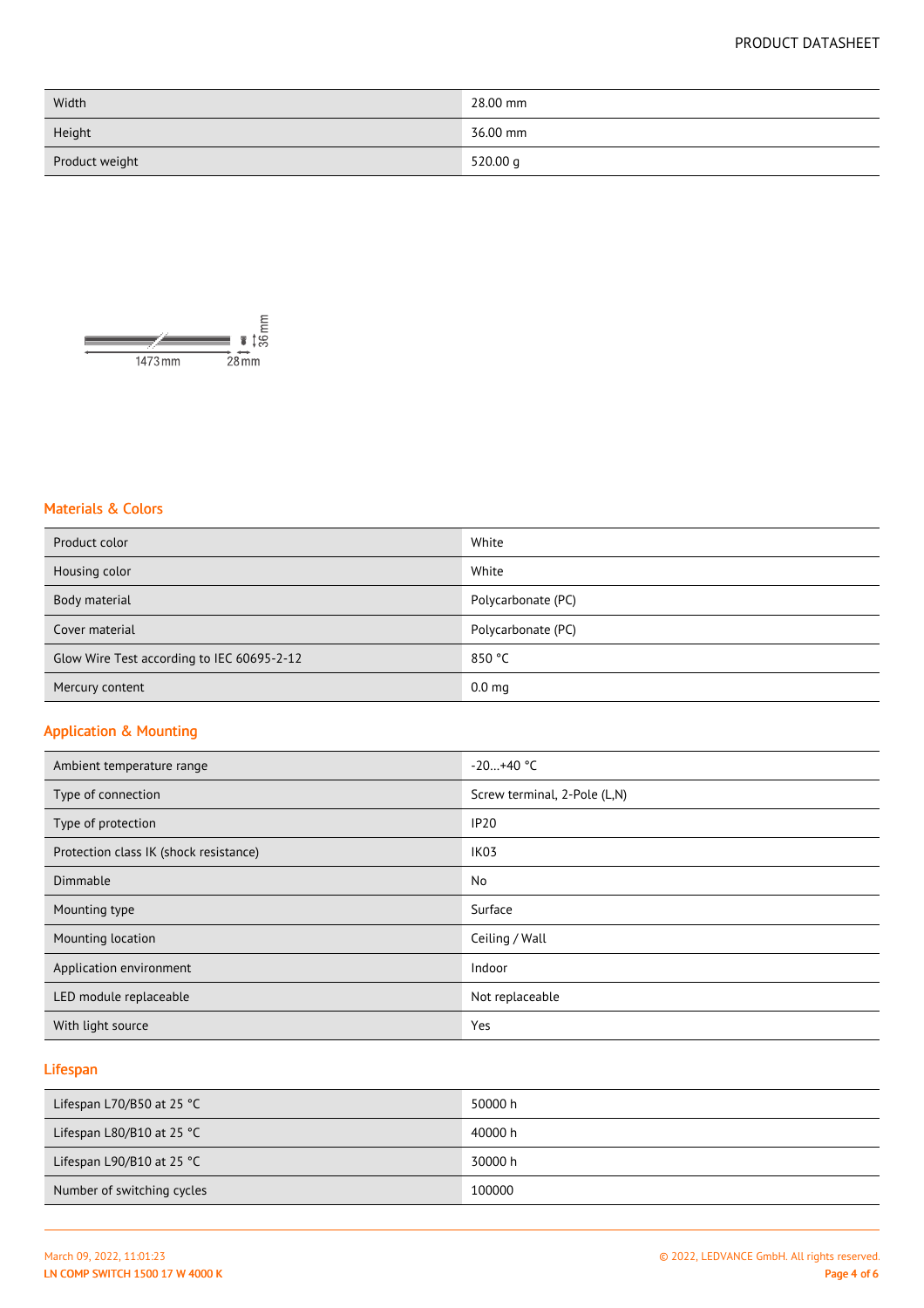## Certificates & Standards

| Standards                                            | CE / CB / TÜV SÜD / EAC / UKCA |  |
|------------------------------------------------------|--------------------------------|--|
| Luminaire with limited surface temperature, "D sign" | No                             |  |
| Ball shot safe                                       | No                             |  |
|                                                      |                                |  |

## Additional product data

#### EQUIPMENT / ACCESSORIES

- − Equipped with power plug, cable connector and line adapter for connecting further luminaires
- − Mounting material for wall and ceiling installations included

### DOWNLOAD DATA

|            | <b>DOWNLOAD DATA</b>                                                  |
|------------|-----------------------------------------------------------------------|
|            | User instruction<br>UI LINEAR COMPACT SWTCH HO                        |
| <b>PDF</b> | <b>Addon Technical Information</b><br>LS Insert LN COMP HO and SWITCH |
|            | IES file (IES)<br>LN COMP SWITCH 1500 17W/4000K                       |
|            | LDT file (Eulumdat)<br>LN COMP SWITCH 1500 17W/4000K                  |
|            | R3D file (Relux 3D Model)<br>LN COMP SWITCH 1500 17W                  |
|            | M3D file (3D Model)<br>LN COMP SWITCH 1500 17W                        |

## LOGISTICAL DATA

| Product code  | Packaging unit (Pieces/Unit) | Dimensions (length x width x height) | Gross weight | Volume                  |
|---------------|------------------------------|--------------------------------------|--------------|-------------------------|
| 4058075683365 | Folding box                  | 32 mm x 1,682 mm x 42 mm             | 670.00 g     | 2.26 dm <sup>3</sup>    |
| 4058075683372 | Shipping box<br>25           | 1,702 mm x 240 mm x 194 mm           | 18255.00 g   | $79.25$ dm <sup>3</sup> |

The mentioned product code describes the smallest quantity unit which can be ordered. One shipping unit can contain one or more single products. When placing an order, for the quantity please enter single or multiples of a shipping unit.

#### References / Links

− For Guarantee see www.ledvance.com/guarantee